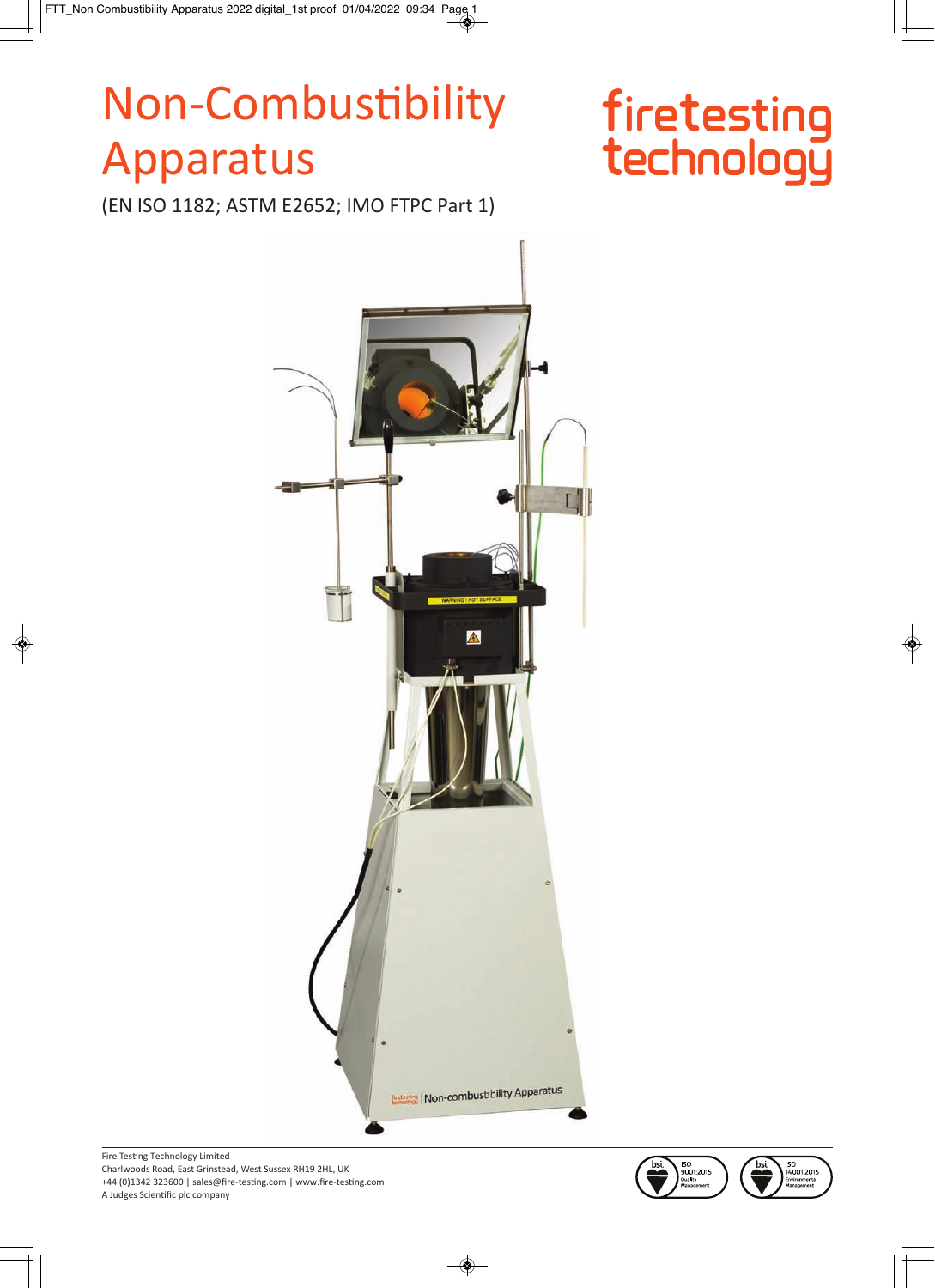### EN ISO 1182: Reaction to fire tests for building products – Non-combustibility test

This apparatus determines the noncombustibility performance, under specific conditions, of homogenous products and substantial components of non-homogeneous building products. This test is part of the requirements of the European construction products regulation classification of reaction to fire performance for wall lining and roofing products and floorcoverings. Full classification and performance criteria can be found in a separate document "Reaction to fire instruments for testing according to New European Fire Testing and Classification for Construction Products."

## **How the noncombustibility apparatus is used to classify products**

The European Construction Products Regulation classification criteria for all building products, has performance classes from A-F. Although another test is required for assessment, the noncombustibility apparatus is needed for qualifying all types of construction products to the highest performance criteria – A1 and  $AI<sub>f</sub>$  (non-combustible).

The classification criteria are shown in the table below. This principally applies to non-organic materials.

| <b>Classification for construction products excluding floorings</b> |                     |                                                                                                          |                    |
|---------------------------------------------------------------------|---------------------|----------------------------------------------------------------------------------------------------------|--------------------|
| <b>CLASS</b>                                                        | <b>TEST METHODS</b> | <b>CLASSIFICATION CRITERIA</b>                                                                           | OTHER TEST METHODS |
| A <sub>1</sub> , $A_{1n}$                                           | <b>EN ISO 1182</b>  | $\Delta T \geq 30^{\circ}$ C: and<br>$\Delta m \geq 50\%$ ; and<br>$t_f = 0$ (i.e. no sustained flaming) | <b>EN ISO 1716</b> |

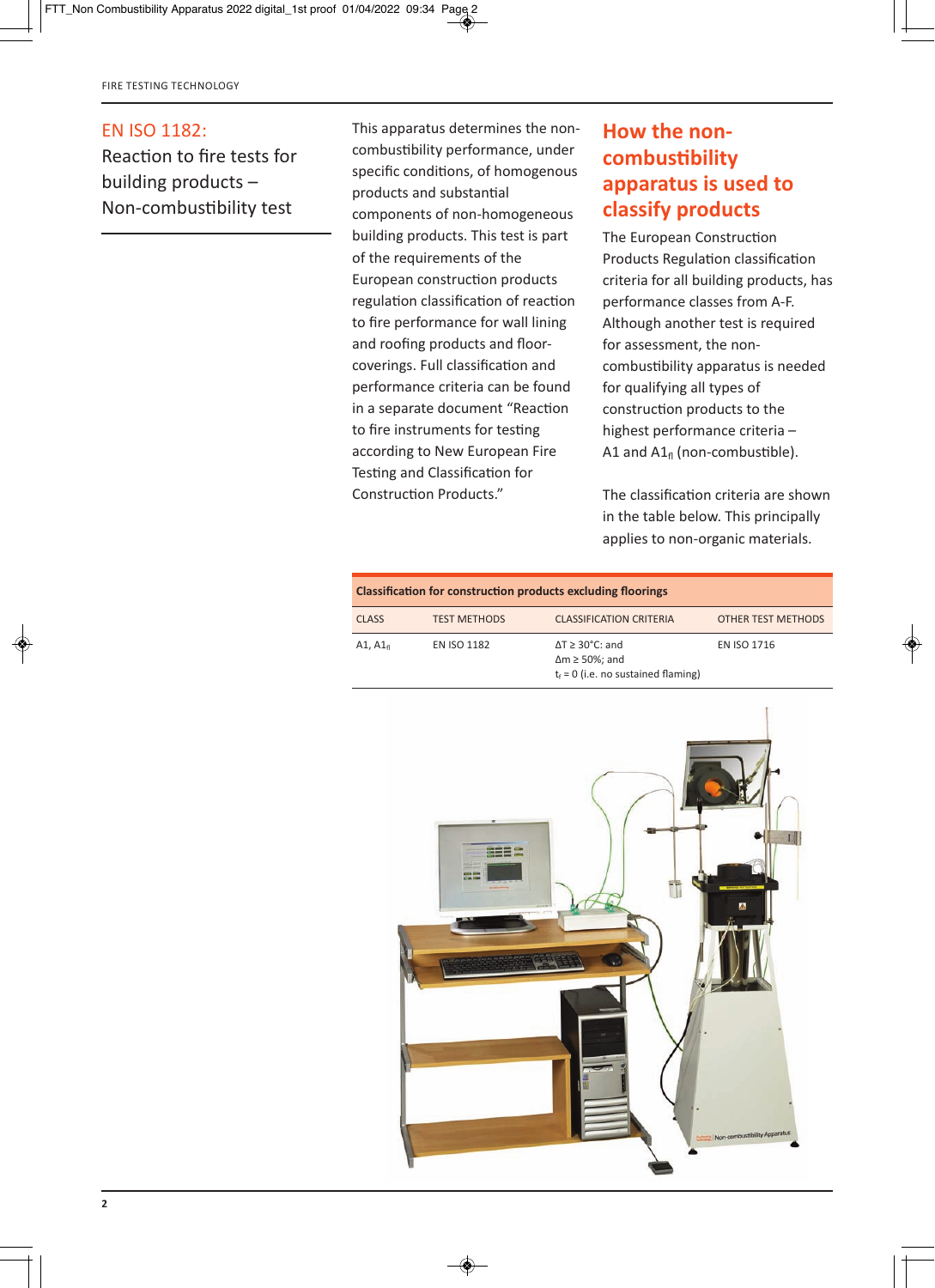# **The FTT Non-Combustibility Apparatus**

The **FTT** system has been designed with accuracy and longevity in mind. The apparatus is safeguarded to ensure that the heater element cannot be damaged during the heating cycle if the electrical current is too high. The benefits of this system over traditional variac systems are: soft start, ramp rate, power limit and over temperature prevention. This design also helps to considerably extend the life of the furnace.

#### **Special Tube Furnace**

Manufactured from steel with a painted black finish. This single zone furnace has a maximum operating temperature of 900°C. The furnace is easily replaceable during maintenance and servicing procedures. The furnace and stabilising cone are held in a frame which also includes the specimen holder support and viewing mirror.

Two furnaces are available – one which meets the requirements of ISO 1182: 2020 where there are two furnace thermocouples and one which meets the previous version of ISO 1182 and other international standards (with only one furnace thermocouple).

#### **Instrumentation**

A 19" instrument case houses all the instrumentation. This unit features a temperature controller, an over-temperature alarm and a power controller, which control the furnace temperature at 750°C, compensating for supply voltage fluctuations and displaying the power being supplied to the furnace.

#### **Software**

The 'NonComb' software is a Microsoft Windows based application with simple push button actions, data entry fields, check boxes and other standard Windows operations.

The operator can monitor temperatures on a Status panel before performing a test without recording any data. Before a test, the specimen information (material name, density, mass, laboratory name, etc.) is entered into the computer and saved to a file.

During a test, the temperature of the furnace, specimen surface and specimen centre thermocouples are recorded at a rate of 2 Hz (i.e. every 0.5 seconds) and the temperatures displayed on a graph in real time.

The status of the furnace stabilisation (temperature, drift and deviation) is shown on the test screen so that the user knows when it is possible to start a valid test.

Also the initial, maximum and final temperatures recorded by the thermocouples are displayed during the test run. The end of test criteria is determined by the computer software based on the drift of the furnace thermocouple(s), so the user knows when a test can be stopped in order for it to be valid.

After the test, the user is prompted to enter any comments about the material performance, the total time of sustained flaming and the final mass. The appropriate temperature rises are calculated

and then a report for the test specimen can be generated.

The test report shows the material information, the initial, maximum and final temperatures, the required temperature rises, the total flaming time, the mass loss (actual and as a percentage of the initial mass) and a graph of the recorded temperatures against time. The test report also includes a reference to the pass-fail criteria given in the appropriate Standards and states whether the specimen meets these criteria.

All the test data is saved to the hard disk as an ASCII file which can then be imported into spreadsheets for additional analysis.

#### **Software**

Instrument supplied with software at no extra charge. Software updates provided free of charge.

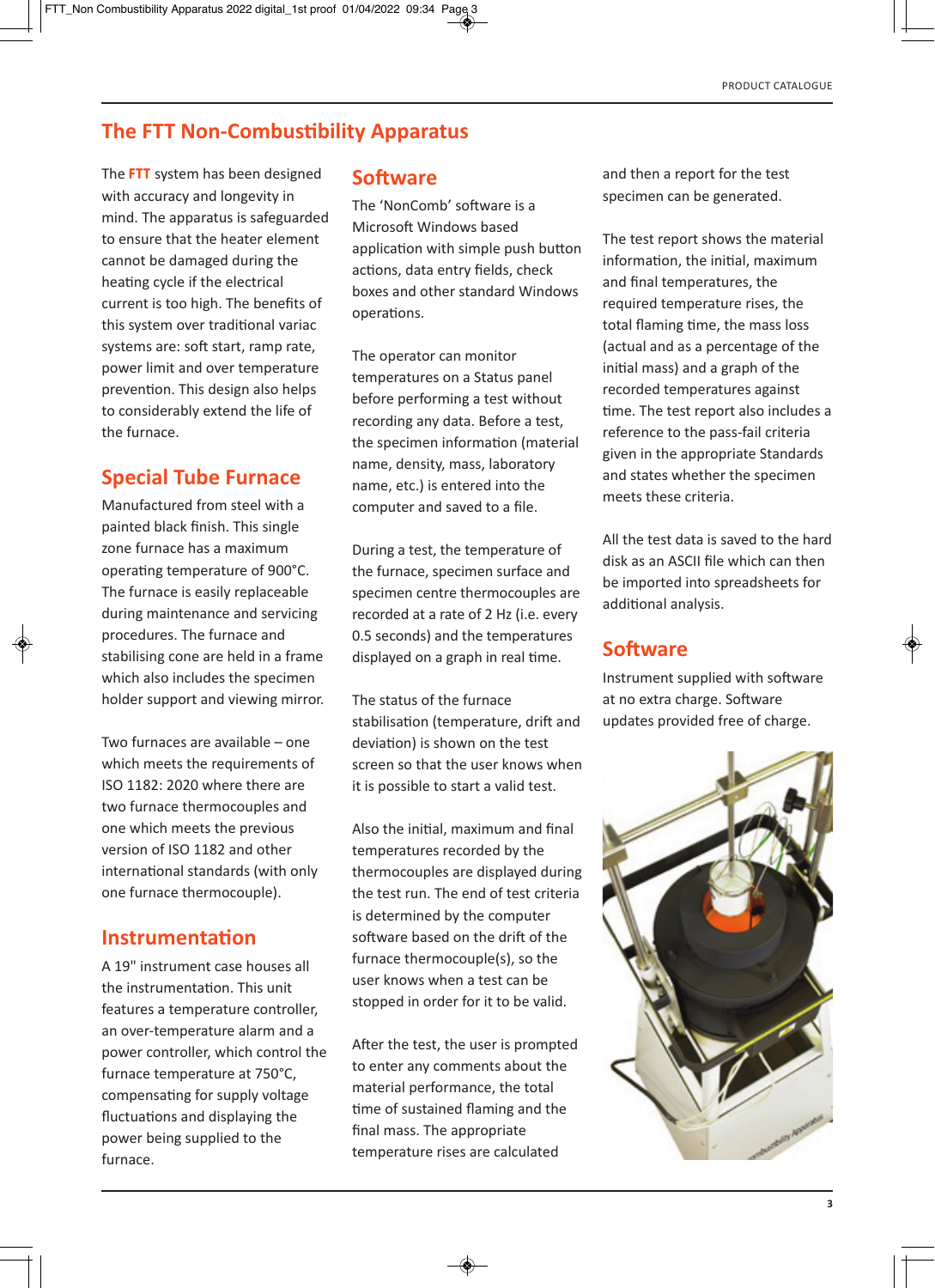| <b>TECHNICAL SPECIFICATIONS</b>       |                                                                     |  |  |
|---------------------------------------|---------------------------------------------------------------------|--|--|
| <b>Measuring Principle</b>            | Single zone furnace with three-term (PID) control and power control |  |  |
| Alarm                                 | Over temperature alarm included as standard                         |  |  |
| <b>Standard Operating Temperature</b> | Furnace thermocouple = 750°C                                        |  |  |
| <b>Furnace Tube Dimensions</b>        | Inner diameter: 75 mm height: 150 mm                                |  |  |
| Instrument Dimensions (approximate)   | 400mm (W) $\times$ 400mm (D) $\times$ 1800mm (H)                    |  |  |
| Software                              | NonComb included as standard (Windows PC required)                  |  |  |

**SERVICES** Test Room The non-combustibility apparatus should be situated in a draught free environment at 23 ± 5°C and a relative humidity of 50 ± 20%. Electrical Supply 230 VAC, 12 Amps Hood The apparatus should be situated under a suitable extraction system.

Due to the continuous development policy of **FTT** technical changes could be made without prior notice.

#### **Other Euroclass Tests**

Detailed product catalogues are also available for:

• **Single Burning Item**

EN 13823 Reaction to fire tests for building products excluding floorings exposed to thermal attack by a single burning item, the SBI.

• **Oxygen Bomb Calorimeter**

EN ISO 1716 Reaction to fire tests for building products

– Determination of the heat of combustion.

• **Ignitability Apparatus**

EN ISO 119252 Reaction to fire tests for building products

– Ignitability of building products subjected to direct impingement of flame.

• **Flooring Radiant Panel**

EN ISO 9239-1 Reaction to fire tests for building products

– Horizontal surface spread of flame for floor coverings.